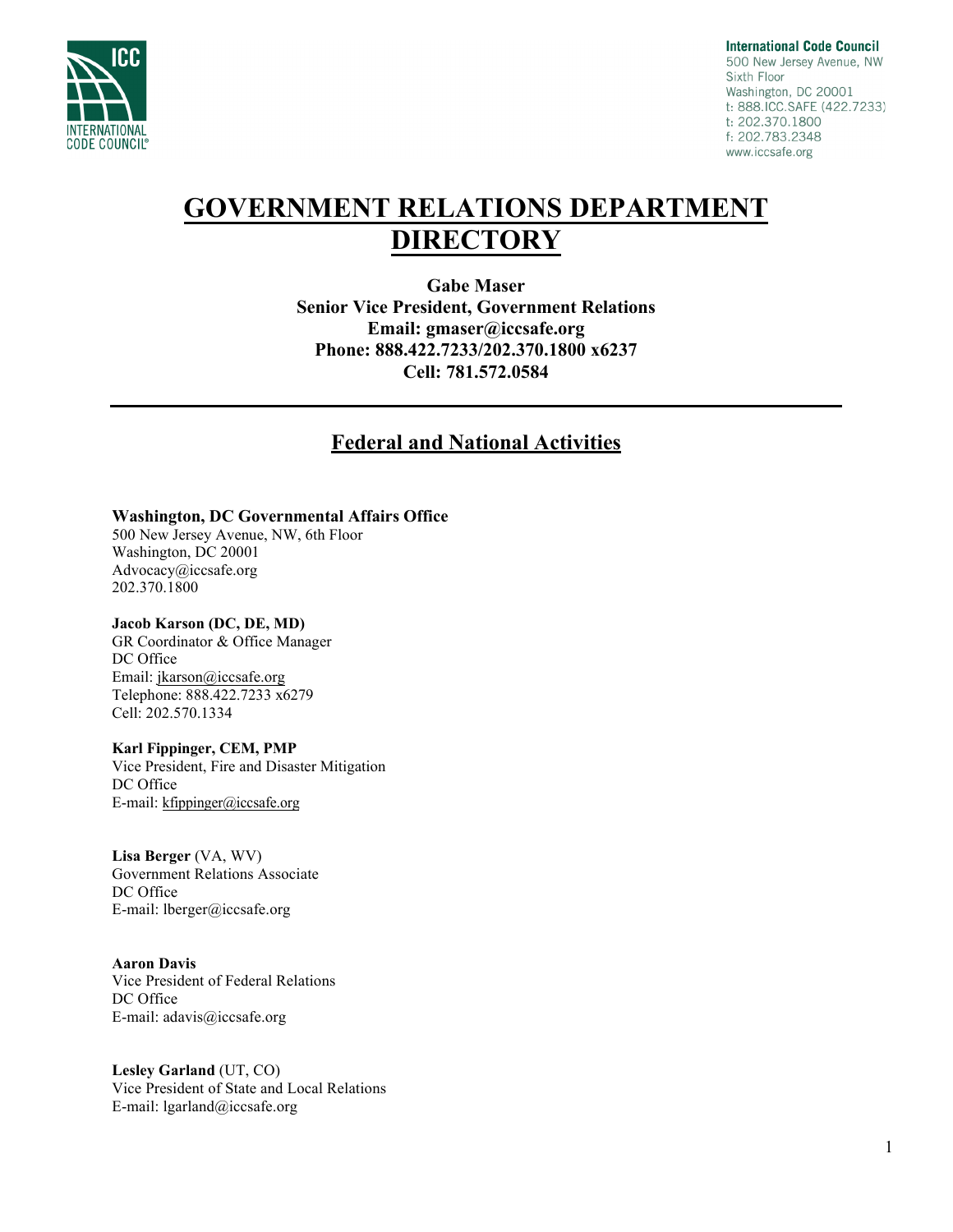# **Center of Focus on Energy, Resilience and Innovation**

#### **Ryan Colker**

Vice President of Innovation & Executive Director of ANCR DC office E-mail: rcolker@iccsafe.org

**Joe [Sollod](mailto:croblee@iccsafe.org)** Sustainability, Resilience and Innovation Associate E-mail: jsollod@iccsafe.org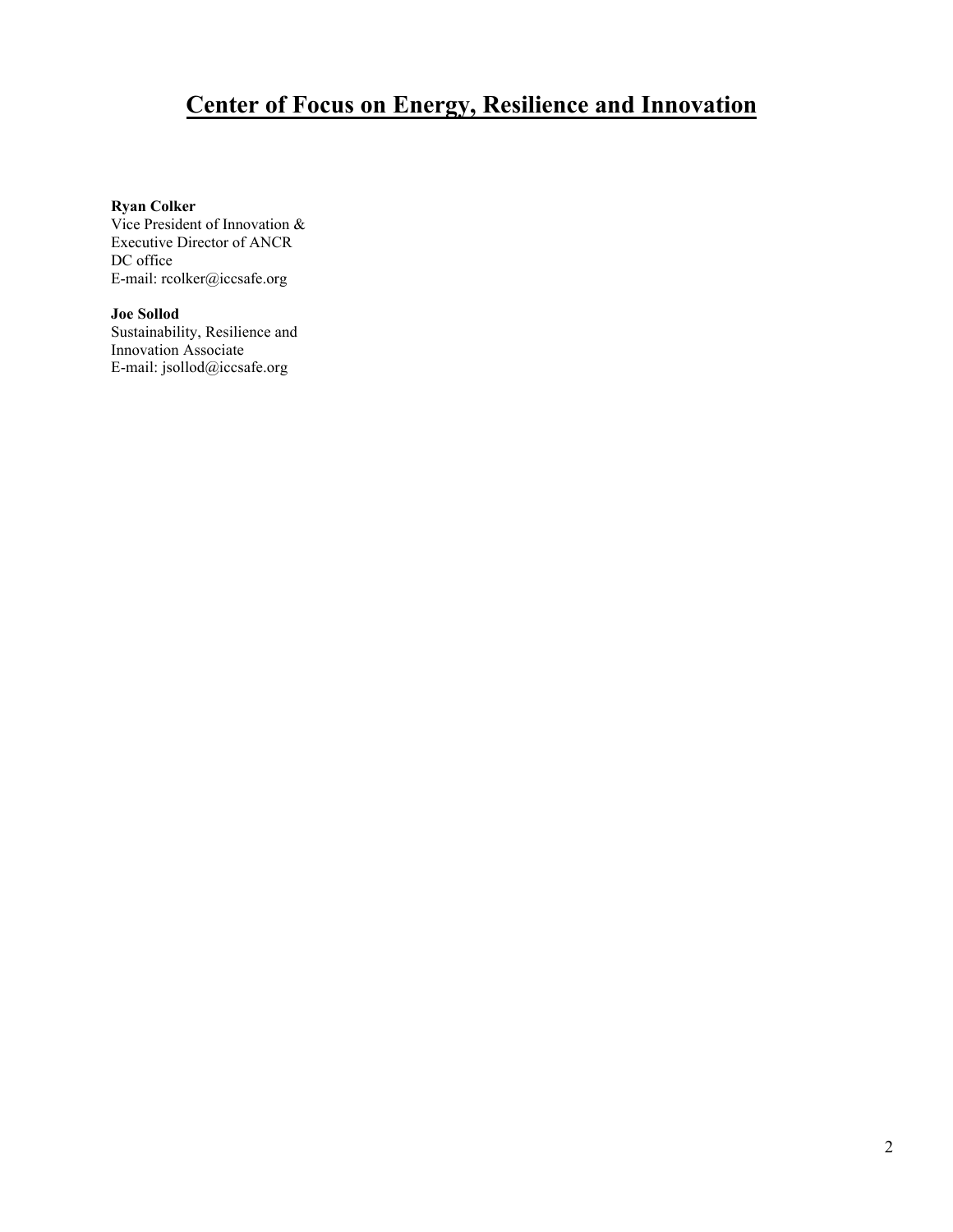

**International Code Council** 500 New Jersey Avenue, NW Sixth Floor Washington, DC 20001 t: 888.ICC.SAFE (422.7233) t: 202.370.1800 f: 202.783.2348 www.iccsafe.org

## **Plumbing, Mechanical, and Gas Department**

**Matt Sigler** PMG Executive Director 9627 Heron Pointe Drive Orlando, FL. 32832 E-mail: [misgler](mailto:jcika@iccsafe.org)@iccsafe.org

#### **James Cika**

Director, PMG Resources 7744 Waverly Walk Avenue Charlotte, NC 28277 E-mail[: jcika@iccsafe.org](mailto:lclifton@iccsafe.org)

#### **Gary Gauthier**

Director, PMG Resources 41 Gumpus Road Lowell, MA 01854 E-mail: ggauthier@iccsafe.org

#### **Rich Anderson, CBO**

Director, PMG Technical Resources 3069 Deering Lake Drive Loveland, CO 80538 Email: randerson@ICCSafe.org

#### **Mark Fasel**

Director, PMG Technical Resources 7338 J[ackie Court](mailto:sstrausbaugh@iccsafe.org) Indianapolis, Indiana 46221 Email: mfasel@ICCSafe.org

#### **Lisa Reiheld**

Director, PMG Technical Resources 282 Stone Meadow Circle Loudonville, OH 44842 Email: lreiheld@ICCSafe.org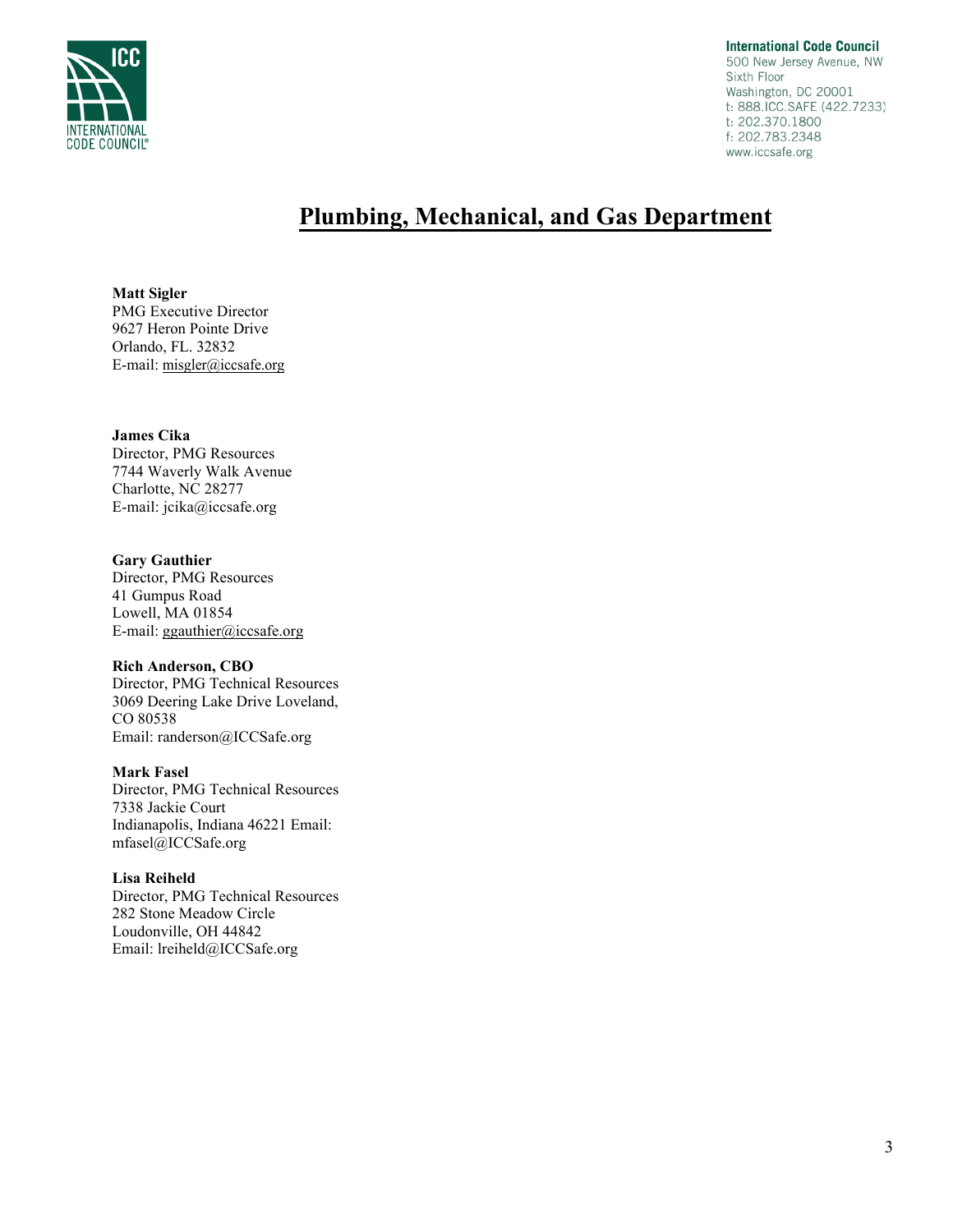## **State and Local**

#### **New York Field Office (NY, FL)**

Dorothy M. Mazzarella Vice President, Government Relations 3681 Red Fox Loop The Villages, FL 32163 E-mail: dmazzarella@iccsafe.org

#### **Washington State Field Office (AK, ID, OR, MT, WA, HI)**

Kraig M. Stevenson, CBO Senior Regional Manager 4152 Meridian St. Suite 105 #255 Bellingham, WA 98226 E-Mail: kstevenson@iccsafe.org

#### **South Dakota Field Office (ND, SD, MN, NE, IA, WY)**  Rick Hauffe

Senior Regional Manager 48043 Snowbird Circle Sioux Falls, SD 57108 E-mail: rhauffe@iccsafe.org

#### **Wester[n Regional](mailto:rhauffe@iccsafe.org) Office (CA, NV,GU,**

**American Samoa, CNMI)**  Susan Dowty Regional Manager 3060 Saturn Street, Suite 100 Brea, CA 92821 E-mail: sdowty@iccsafe.org

#### **South Carolina Field Office (GA, NJ, NC, SC, TN)**

Stephen [Jones, CBO](mailto:sdowty@iccsafe.org), MCP Lead Senior Regional Manager 22 Hiawatha Drive Greenville, SC 29615 E-mail: sjones@iccsafe.org

#### **Rhode Island Field Office (MA, ME, VT, NH, RI, CT)**  Bill Nash Senior Regional Manager 73 Allston Avenue

Middletown, RI 02842 Email: wnash@iccsafe.org

#### **Central Regional Office (IL, KS, MO and WI)**  Tim Schmitz Lead Senior Regional Manager 4051 Flossmoor Road

Countr[y Club Hills, IL 60478](mailto:tschmitz@iccsafe.org) E-mail: tschmitz@iccsafe.org

#### **Louisiana Field Office (LA, MS, AL)**

Mark Roberts, CBO, MCP Lead Senior Regional Manager PO Box 219 Covington, LA 70433 E-mail: mroberts@iccsafe.org

### **Texas Field Office (AR, AZ, NM, OK, TX)**

Kelly Sadler Regional Manager 507 Upson St, Unit #1 Austin, TX 78703 E-mail: ksadler@iccsafe.org

## **Corey M. Roblee (PA, KY, MI, OH, IN,**

**Cayman [Islands, Puerto Ric](mailto:ksadler@iccsafe.org)o, USVI)** Vice President, Government Relations 333 E. Royal Forest Blvd. Columbus, OH 43214 E-mail: [croblee@iccsafe.org](mailto:jwiley@iccsafe.org)